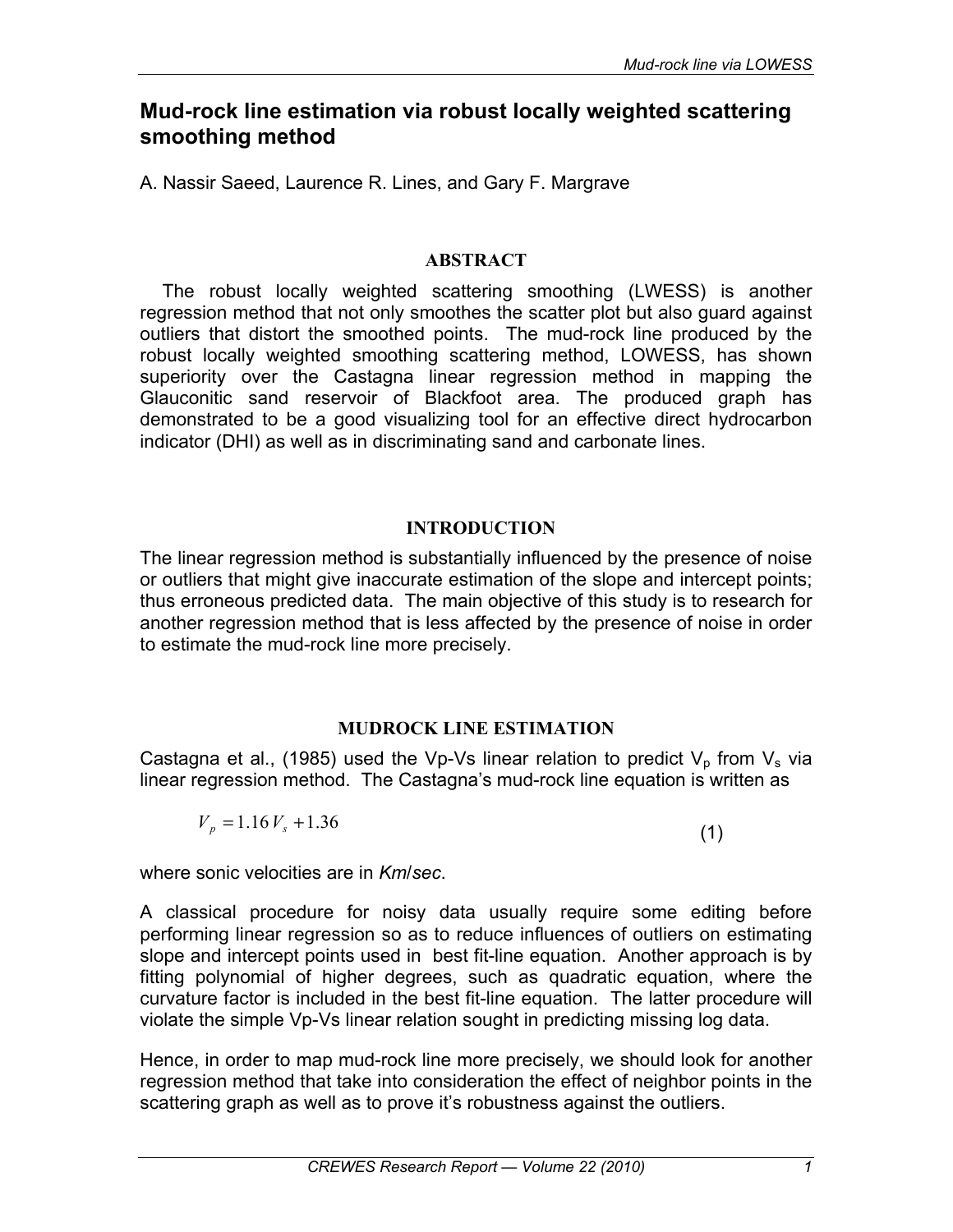#### **ROBUST LOCALLY WEIGHTED SMOOTHING SCATTERING (LOWESS)**

Cleveland, (1979) has introduced the robust locally weighted scattering smoothing (LOWESS) method. This is another regression method that not only smooths the scatter plot but also guard against outliers that normally distort the smoothed points in the scattering plot.

Given  $(x_i, y_i)$  points, let *d* are the distance between  $x_i$  and it's  $b^{\text{th}}$  nearest neighbors along the x-axis. *b* is the nearest integer to  $(f \cdot n/2)$ , where n is the number of data point and *f* is the smoothing factor  $(0 < f < 1)$ . A greater value of *<sup>f</sup>* leads to smoothing the curve line, while small values of *<sup>f</sup>* produce rougher curve. A practical value of  $f$  is usually between 0.2 and 0.8.

The weighted slope (<sup>*b*</sup>estimate</sup>) and the intercept (<sup>a</sup>estimate) of line derived from robust locally weighted regression method can be written as,

$$
b_{\text{estimate}} = \frac{\sum W_k^2 (x_i - \overline{x}) \cdot (y_i - \overline{y})}{W_k^2 (x_i - \overline{x})^2}
$$
 (2)

$$
a_{\text{estimate}} = \overline{y} - b_{\text{estimate}} \cdot \overline{x} \tag{3}
$$

Where,

*y and x* are weighted mean values, and

$$
W_k = \boldsymbol{\varpi} \left( \frac{x_i - x_k}{d_i} \right) \boldsymbol{\varpi} \left( \boldsymbol{\chi} \right) = \begin{cases} (1 + x)^p & \text{for } x \in \mathbb{R} \\ 0 & \text{for } x \in \mathbb{R} \end{cases}
$$

The best fit line equation is then written as

$$
y_w = a_{\text{estimate}} + b_{\text{estimate}} \bar{x}
$$
 (4)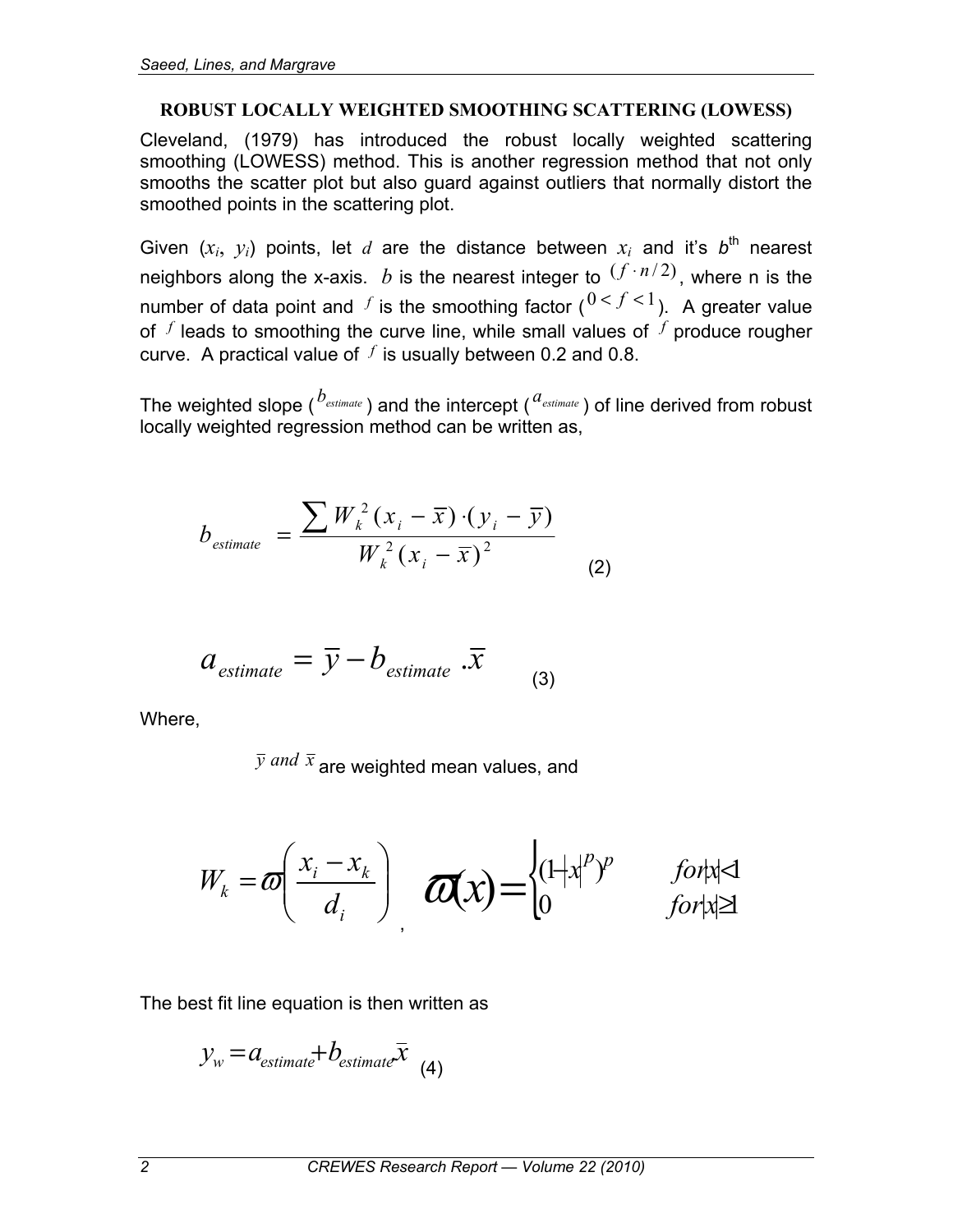The weight function can be either bi-weight function (p=2) or, tri-cube weight function (p=3). In this study, tri-cube weight function is applied. Note that the size of weight depends on the magnitude of residual  $y_i - \hat{y}_i$ . Large residuals results in small weights and small residuals result in large weights (Cleveland, 1979).

The robust locally weighted smooth scattering, LOWESS, is used in this study in order to map the mud-rock line. Figure (1) shows the mud-rock line produced by LOWESS method. As expected, this method is less influenced by noise that substantially affects the estimation of slope and intercept of fitting line.

 Figure (2) shows the mud-rock lines produced by LOWESS (in red color), locally linear-regression (in magenta color) and by using Castagna's mud-rock equation (in green color). The data points are colored by gamma ray values, where sand usually has low gamma ray values. The slope and intercept values estimated via LOWESS method are also used in equation (1), and produced mud-rock line (in purple color) in figure (2). The resulting weighted mud-rock line shows better estimate for the intercept value compared to the locally derived linear regression method, and demonstrated to be less influenced by the outliers.

The mud-rock line estimated by LOWESS method has successfully delineated channel sand, whereas linear regression and ARCO mud-rock equation did not. Furthermore, the carbonate line can be easily distinguished by the LOWESS method, where it starts from the intersection point of Vs (around 2.8 Km) and Vp of 4.8Km/sec and above.

In figure (3), velocity values of the sonic shear (Vs) log of the productive reservoir sand channel (black dots) are superimposed in the section. Indeed, the mudrock line estimated by LOWESS regression method has proven to be effective DHI tool. In figure (4), the sonic P-wave of the log and P-wave velocity produced via LOWESS method show good resemblances. The curve in green color represents the P-wave velocity produced in smoothing scattering domain.

### **CONCLUSIONS**

The robust locally weighted smoothing scattering method successfully maps the productive sand reservoir as well as the carbonate line. It proves to be a good interpretive tool to be used in hydrocarbon and lithology discrimination. The predicted log of P-wave velocity shows excellent resemblance to the original sonic P-wave log

#### **REFERENCES**

Castagna, J. P. Batzle, M.L. and Eastwood, R.L., 1985, Relationships between compressionalwave and shear-wave velocities in elastic silicate rocks: Geophysics, **50**, 571-581.

Cleveland, W.S., 1979, Robust locally weighted regression and smoothing scatterplots: Journal of the American Statistical Assoc., **74**, 829-836.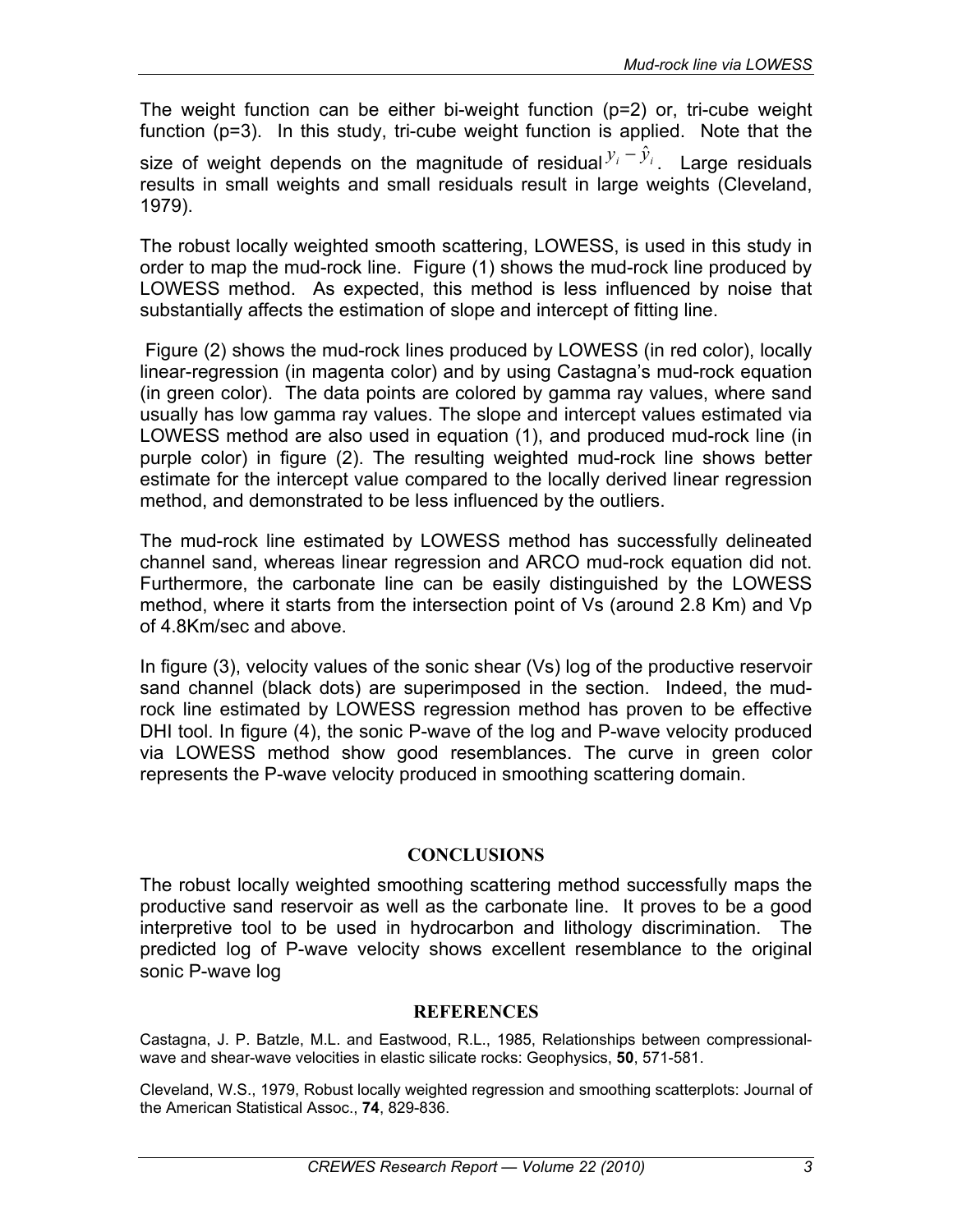

FIG.1.Robust locally weighted regression method, LOWESS, for estimating mud-rock line.



FIG.2. Robust locally weighted regression method for estimating mud-rock line. Data points are colored by Gamma ray